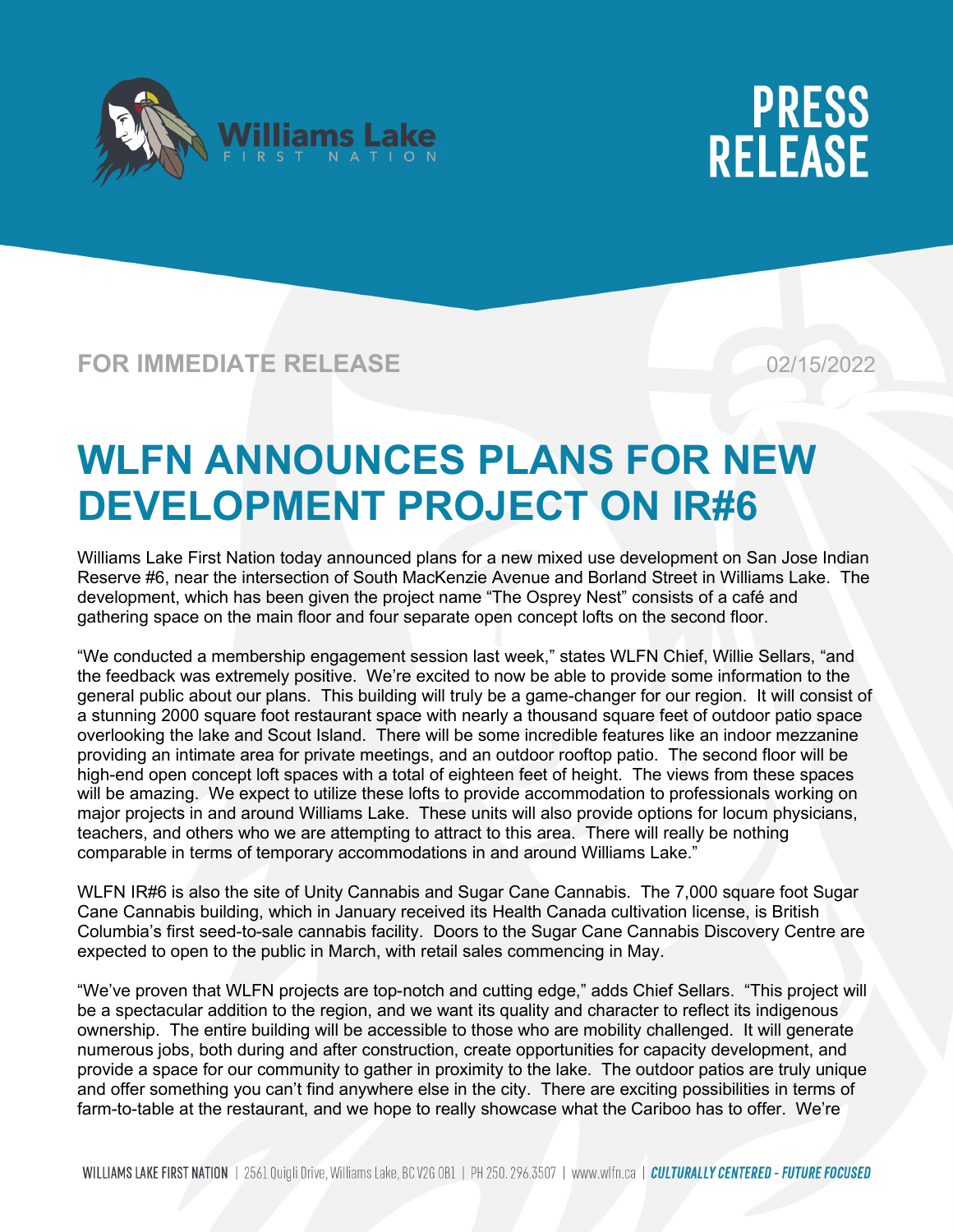

currently having discussions with a number of parties with respect to the management and operation of the restaurant portion of the building and we're still open to talking to others."

The Osprey Nest project team consists of architect Michael McNaught of m<sup>2</sup> Architecture, general contractors Lauren Brothers Construction, and interior designer Rena Johnson of the Rusty Bucket. Construction of the Osprey Nest is slated to commence in Spring of 2022 and is expected to complete within one year of project commencement.

PROJECT RENDERINGS ARE BELOW

#### **MEDIA CONTACT**

#### **Kirk Dressler, WLFN Director of Legal and Corporate Services**

p. 778. 417.0193 c. 250. 303.1362

e. [kirk.dressler@wlfn.ca](mailto:kirk.dressler@wlfn.ca)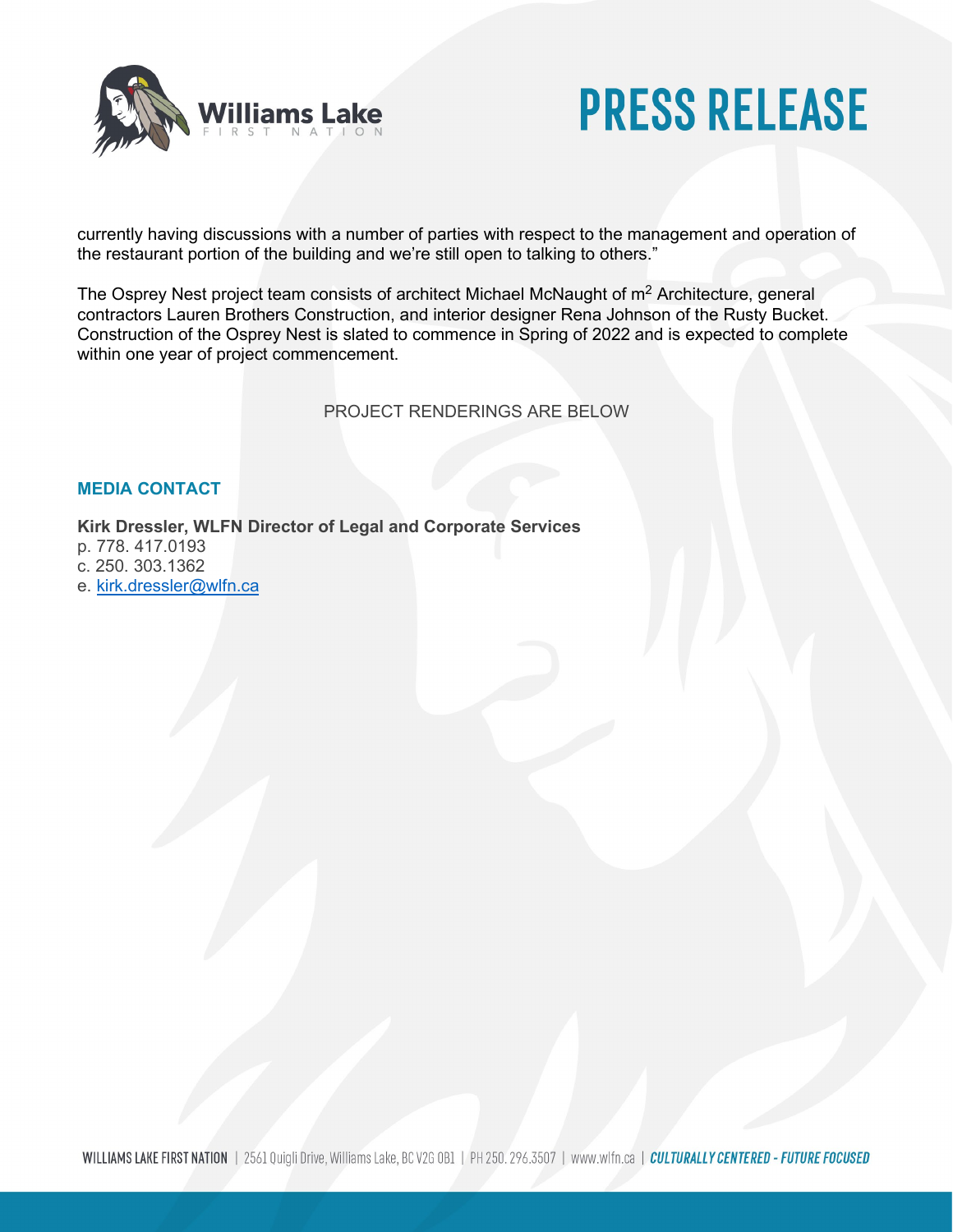



**m<sup>2</sup>** Architecture Inc.<br>106-2893 West 41st Avenue<br>Vancouver BC, V6N 3C5  $\perp$ 

Project WLFN IR#6 Development<br>Gathering Place

N

addres 1145 South MacKenzie Ave. S<br>Williams Lake, BC V2G 3X9

phase **Design Development**  sheet fifle Artist Design scale<br>1/8" = 1'-0" February 10, 2022

 $a-06$ 

sheet no

A 3D CROSS SECTION OF THE OSPREY NEST, FACING WEST TOWARD WILLIAMS LAKE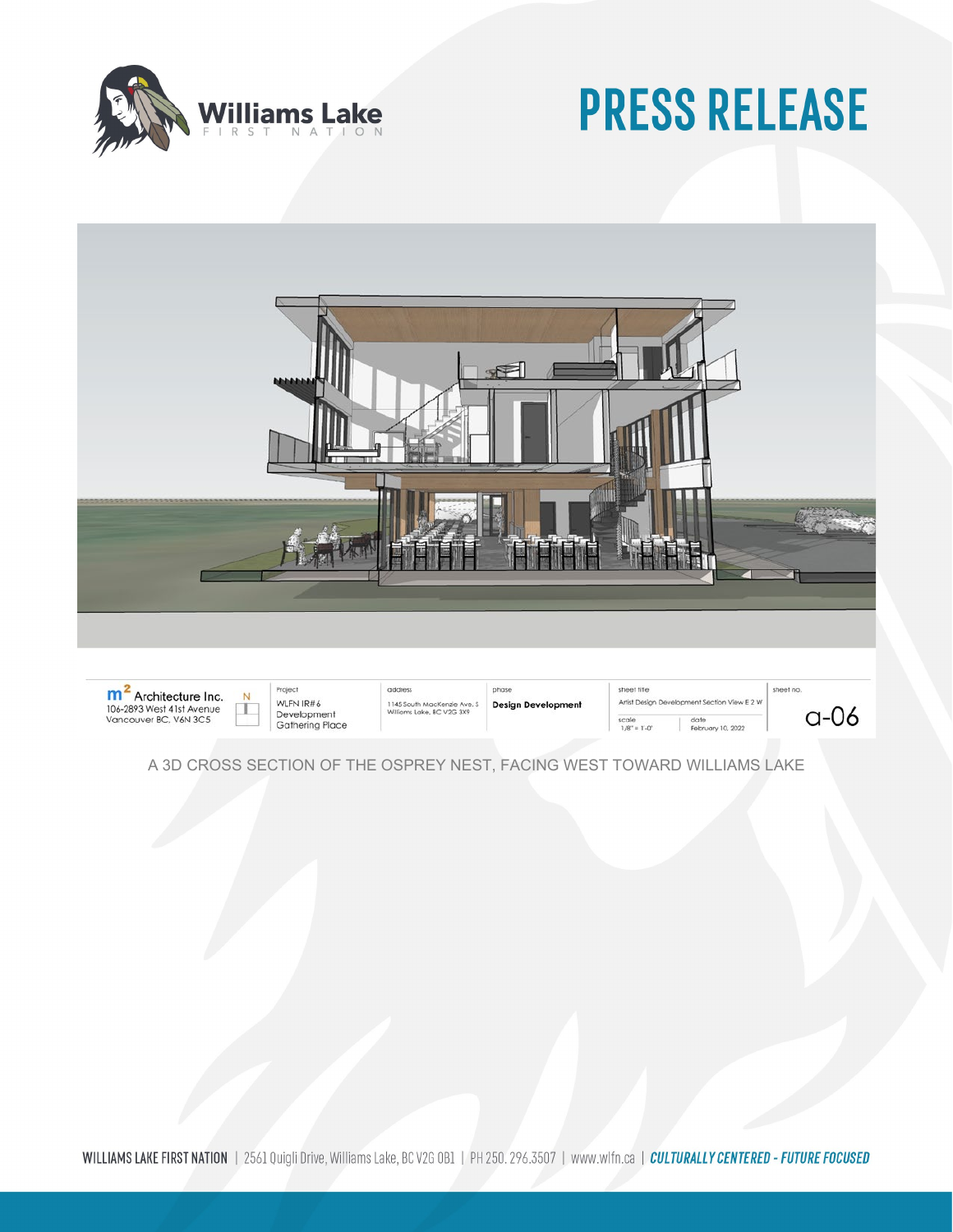

 $a-08$ 



**m<sup>2</sup>** Architecture Inc.<br>106-2893 West 41st Avenue<br>Vancouver BC, V6N 3C5 Project addres phase sheet fifle sheet no. N WLFN IR#6 Artist Design Development View SW 2 NE 1145 South MacKenzie Ave. \$<br>Williams Lake, BC V2G 3X9 **Design Development**  $\Box$ Development<br>Gathering Place  $\frac{1}{8}$  = 1'-0" date<br>February 10, 2022

A 3D RENDERING OF THE OSPREY NEST, SHOWING THE LAKEFRONT PATIO AREA AND ROOFTOP PATIO